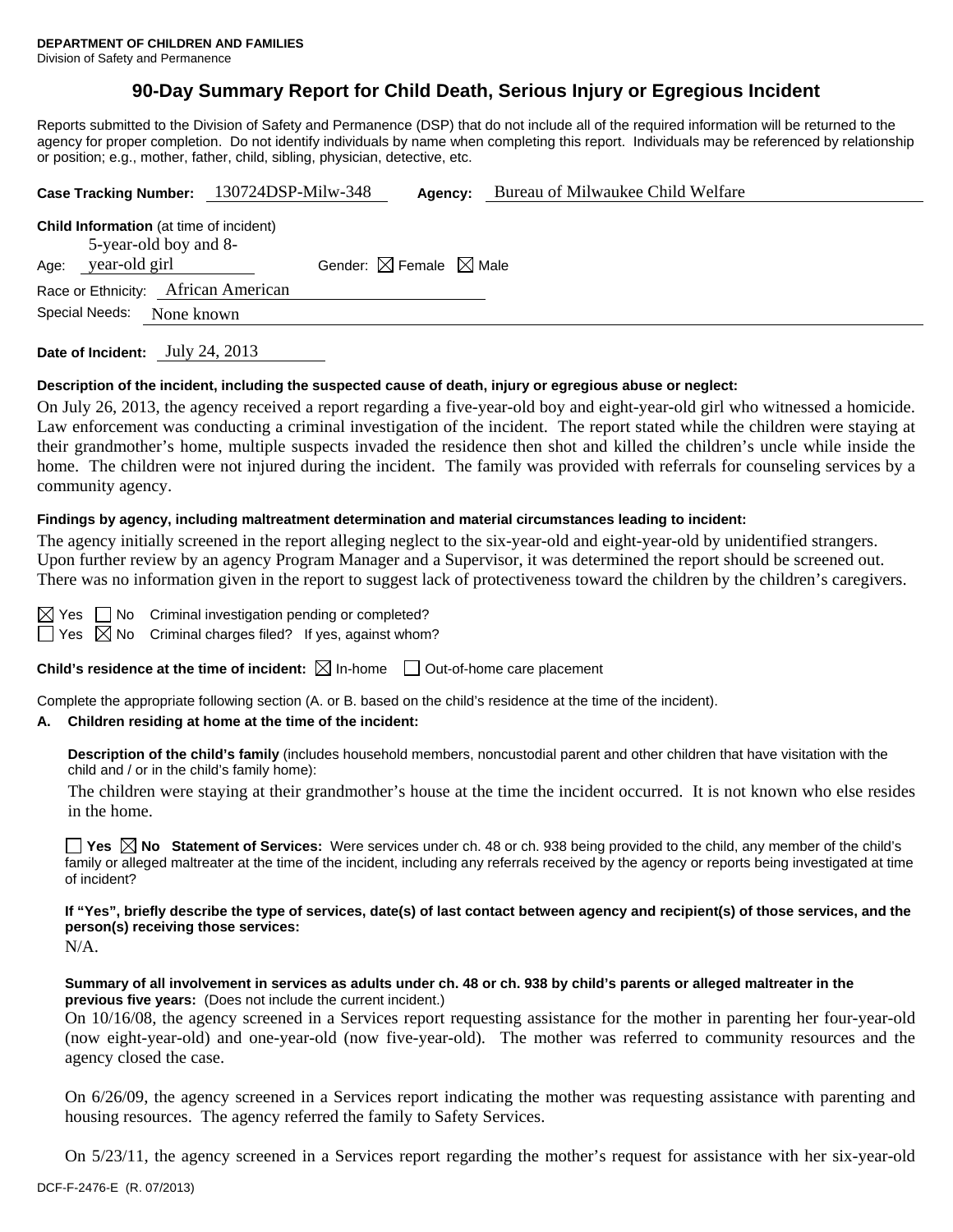(now eight-year-old), three-year-old (now five-year-old) and five-month-old (now two-year-old). The family was referred to community services to meet their needs and the agency closed the case.

#### **Summary of actions taken by the agency under ch. 48, including any investigation of a report or referrals to services involving the child, any member of the child's family living in this household and the child's parents and alleged maltreater.** (Does not include the current incident.)

(Note: Screened out reports listed in this section may include only the date of the report, screening decision, and if a referral to services occurred at Access. Reports that do not constitute a reasonable suspicion of maltreatment or a reason to believe that the child is threatened with harm are not required to be screened in for an initial assessment, and no further action is required by the agency.)

 On 9/17/07, the agency screened in a CPS report alleging neglect to the two-year-old (now eight-year-old) by the mother. An assessment was completed and neglect was unsubstantiated. The mother, however, requested housing and parenting assistance, so the case was referred to Safety Services. The family worked with Safety Services until December 2007, at which time the case closed as Outcomes Achieved.

On 12/26/07, the agency screened out a Services report.

On 10/16/08, the agency screened in a Services report requesting assistance for the mother in parenting her four-year-old (now eight-year-old) and one-year-old (now five-year-old). The mother was referred to community resources and the agency closed the case.

On 6/26/09, the agency screened in a Services report indicating the mother was requesting assistance with parenting and housing resources. The agency referred the family to Safety Services.

On 8/21/09, the agency screened out a CPS report. The family was working with Safety Services at the time and the worker was made aware of the referral.

On 2/19/10, the agency screened in a CPS report alleging physical abuse to the two-year-old (now five-year-old) by the mother. The case was open and the family had been working with Safety Services since July 2009, at the time of the report. An assessment was completed and the allegation was unsubstantiated. The child did not show any signs of maltreatment and no unsafe conditions were found. The case outcomes had been achieved so the case was closed, per the mother's request.

On 5/23/11, the agency screened in a Services report regarding the mother's request for assistance with her six-year-old (now eight-year-old), three-year-old (now five-year-old) and five-month-old (now two-year-old). The family was referred to community services to meet their needs and the agency closed the case.

On 12/05/11, the agency screened out a CPS report.

## **Summary of any investigation involving the child, any member of the child's family and alleged maltreater conducted under ch. 48 or ch. 938 and any services provided to the child and child's family since the date of the incident:**

The agency initially screened in the report alleging neglect to the six-year-old and eight-year-old by unidentified strangers. Upon further review by an agency Program Manager and a Supervisor, it was determined the report would be screened out. There was no information given in the report to suggest lack of protectiveness toward the children by the children's caregivers.

## **B. Children residing in out-of-home care (OHC) placement at time of incident:**

## **Description of the OHC placement and basis for decision to place child there:** N/A.

## **Description of all other persons residing in the OHC placement home:**

**Licensing history:** Including type of license, duration of license, summary of any violations by licensee or an employee of licensee that constitutes a substantial failure to protect and promote the welfare of the child.  $N/A$ 

|                                 | $\mathbf{N}$                                                                                                                                                                                                                                                                 |  |                                                                                                                                                                                                                                                                         |  |
|---------------------------------|------------------------------------------------------------------------------------------------------------------------------------------------------------------------------------------------------------------------------------------------------------------------------|--|-------------------------------------------------------------------------------------------------------------------------------------------------------------------------------------------------------------------------------------------------------------------------|--|
|                                 | Summary of any actions taken by agency in response to the incident: (Check all that apply.)                                                                                                                                                                                  |  |                                                                                                                                                                                                                                                                         |  |
| $\boxtimes$<br>$\Box$<br>2000 L | Screening of Access report<br>Protective plan implemented<br>Initial assessment conducted<br>Safety plan implemented<br>Temporary physical custody of child<br>Petitioned for court order / CHIPS (child in need of<br>protection or services)<br>Placement into foster home |  | Attempted or successful reunification<br>Referral to services<br><b>Transportation assistance</b><br>Collaboration with law enforcement<br>Collaboration with medical professionals<br>Supervised visitation<br>Case remains open for services<br>Case closed by agency |  |
|                                 | <b>Placement with relatives</b>                                                                                                                                                                                                                                              |  | Initiated efforts to address or enhance community                                                                                                                                                                                                                       |  |